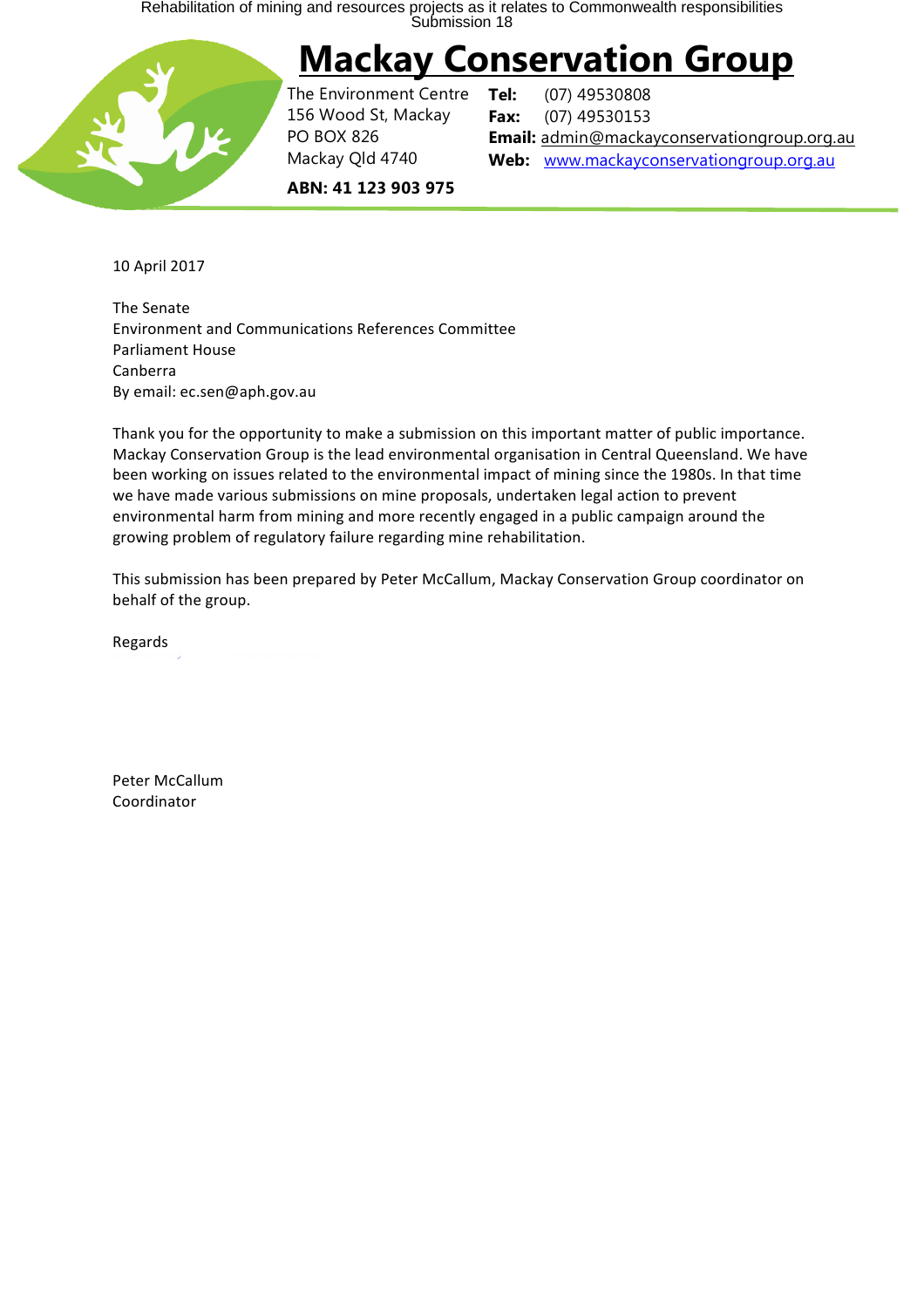## Rehabilitation of mining and resources projects as it relates to Commonwealth responsibilities<br>Submission 18

#### **Financial Assurance**

Mackay Conservation Group (MCG) is concerned that the rehabilitation of mine sites in Central Queensland, in particular the large open cut mines in the Bowen Basin is not proceeding fast enough and in some cases may never occur. In correspondence to MCG the Queensland Environment Minister recently outlined the total calculated cost of rehabilitation for all mining in Queensland to be \$8.18 billion. The Qld Government holds financial assurances (FA) of \$7.06 billion, the difference is due to discounting.

The Queensland Government's policy of providing up to 30 per cent discount on financial assurance will inevitably lead to a shortfall in funding for mining rehabilitation when a mining company fails and no buyer can be found for the mine site. At that point the government must step in and undertake the site rehabilitation using the money it obtains from the FA. If the government has not collected the full FA then rehabilitation may never be completed and important environmental remediation measures may never be undertaken.

Last year the Qld Department of Environment and Heritage Protection's (EHP) high level Compliance Steering Committee commissioned an enquiry by the Business Centre Coal into the adequacy of the FA system in the coal mining sector. It produced the *Report of the Targeted Compliance Program: Financial Assurance for Queensland Coal Mines (TCP 15-009)*. The report found that \$4.54 billion is held in FA in the coal sector. By examining the FA held at 15 sites across Queensland the TCP report found a shortfall that if extrapolated to all coal mines in Queensland would total \$3.2 billion.

In Queensland 220,000 hectares have been disturbed by coal mining. However only about 500 hectares have been rehabilitated to the point that the mining companies can relinquish them. EHP has produced a calculator that mining companies can use to determine the level of FA that would apply to a project. Using the base level of \$108,000 per hectare for rehabilitation, the total cost of rehabilitating coal mines in Queensland would total close to \$24 billion. We can see from the figures that have been provided variously by EHP there is a wide discrepancy in the cost of repairing land affected by mining to protect the national estate.

The failure to undertake full and proper remediation could lead to impacts on environments that are a Commonwealth responsibility. An example of this is the former Mount Morgan gold mine, where the mining company failed and inadequate funds are available for the site to be fully rehabilitated. The site leaches toxic and acidic material into the Dee River and the water is not suitable for swimming, fishing or drinking 55km downstream from the mine. This water eventually makes its way to the Great Barrier Reef World Heritage Area by way of the Fitzroy River. While the Mount Morgan mine is no the most significant source of contamination in the Fitzroy Basin, it is an additional burden on a degraded system.

#### **Adequacy of Control**

We know that the most effective method of rehabilitating open cut coal mines is to do it progressively. This enables the operator to learn what works and what doesn't at the site. Progressive rehabilitation is also much less costly. However mining companies avoid progressive rehabilitation because it involves an item that appears as a current cost to the company but is not listed as a future liability.

In Queensland Environmental Authorities (EAs), which are licences to undertake activities that could potentially impact on the environment such as mining, there are often provisions that dictate that rehabilitation should be conducted within a set period after areas of mine sites become available. The problem with this provision is that the term "available" is not defined and it is up to the mining company to determine when rehabilitation should commence. Obviously there is an ambition on the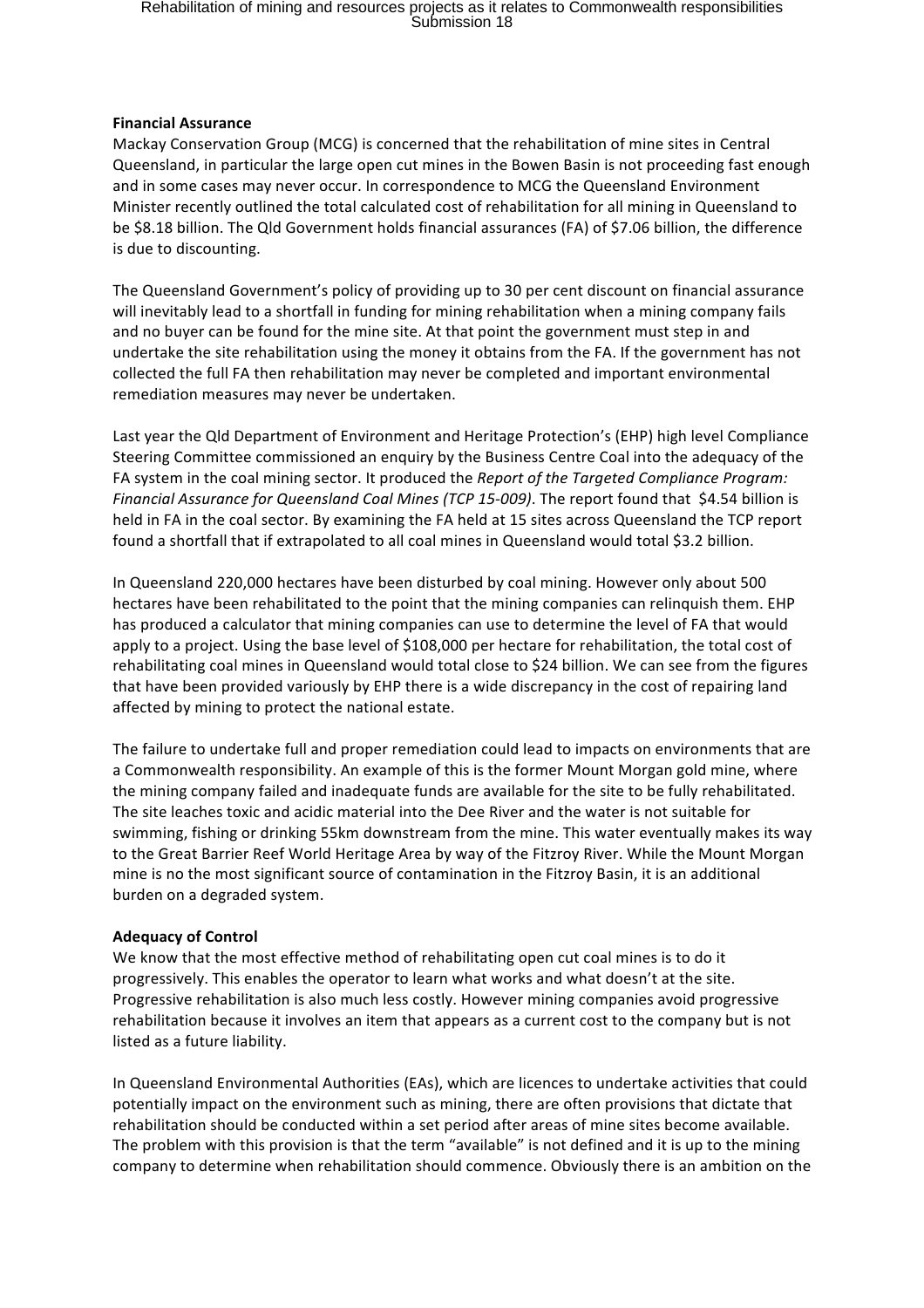part of the government to see mines rehabilitated progressively but the proportion of disturbed land that has had any rehabilitation undertaken on it has declined over the past decade.

On a visit to Glencore's Rolleston coal mine last year we observed progressive mine rehabilitation in action. Glencore provides incentives to its staff to ensure that rehabilitation is conducted at the site in the form of a bonus for planning, undertaking and certification of rehabilitation. As far as we know, Glencore is the only company that provides this form of financial incentive to undertake rehabilitation. The company representatives on the site inspection estimated the cost of rehabilitation at the site to be as low as about \$15,000 per hectare because the company can take advantage of equipment downtime in the mining operations to undertake rehabilitation activities. Of course this is a cost to the company in the short term but it is a more effective and efficient process in the long term.

#### **Adequacy of Financial Tools**

The Queensland Government believes that mine rehabilitation is in part driven by the existence of the FA system. However, Mackay Conservation Group does not believe that FA is not an effective tool to drive rehabilitation, especially for large mining companies. Although rehabilitation bonds may be large, mining companies are not required to lodge them in cash. Instead they provide a guarantee from an authorised deposit taking institution such as a bank. The annual cost of these bank guarantees for large mining companies with strong balance sheets and high quality assets, is a fraction of one percent of the total cost of the FA. In the case of smaller mining companies, a bank guarantee may cost up to five per cent annually of the total FA cost. The low cost of obtaining a guarantee means that it is cheaper to avoid spending on rehabilitation than to undertake it.

Following the Global Financial Crisis the bankers have become more cautious about the issuing of guarantees for FAs. In effect a guarantee is now considered similar to a loan when assessing future borrowings so can affect the ability of mining companies to borrow funds. However there are companies that are not bound by these restrictions. BHP has its own insurance company that provides it with guarantees for FA. In effect a self guarantee which provides no guarantee at all to the government because the failure of one entity would naturally lead to the failure of the other.

#### **Abandoned Mines**

Across Queensland there are in excess of 15,000 abandoned mines. Mine abandonment occurs when a mining company goes into liquidation and no person or entity can be found to undertake remediation of the mine site. If the Queensland Government cannot find a buyer for the mine site willing to take on responsibility for rehabilitating the site, the mine is entered on to the list of abandoned mine sites. The Queensland Government has provided \$6 million per year to administer the abandoned mines program. Last year the government provided an additional \$2 million per annum for five years. Most of that money goes to managing a number of large sites including Mount Morgan near Rockhampton, Horn Island in the Torres Strait and the subsidence of former coal mines in the suburb of Collingwood Park near Ipswich.

The Abandoned Mines unit is concerned with the protection of human health but not environmental protection unless there is a human health element. In the case of Mount Morgan for example, the very low pH water that exists within the site poses a threat to people swimming in or drinking from the Dee River. The abandoned mines unit works to ensure that the pH is lowered and the volume of water in the mine pit is reduced in order to ameliorate the impacts.

Mine abandonment continues to occur in Queensland. Recently the failure of Linc Energy has led to its underground coal gasification operation becoming abandoned. This issue results from a failure to